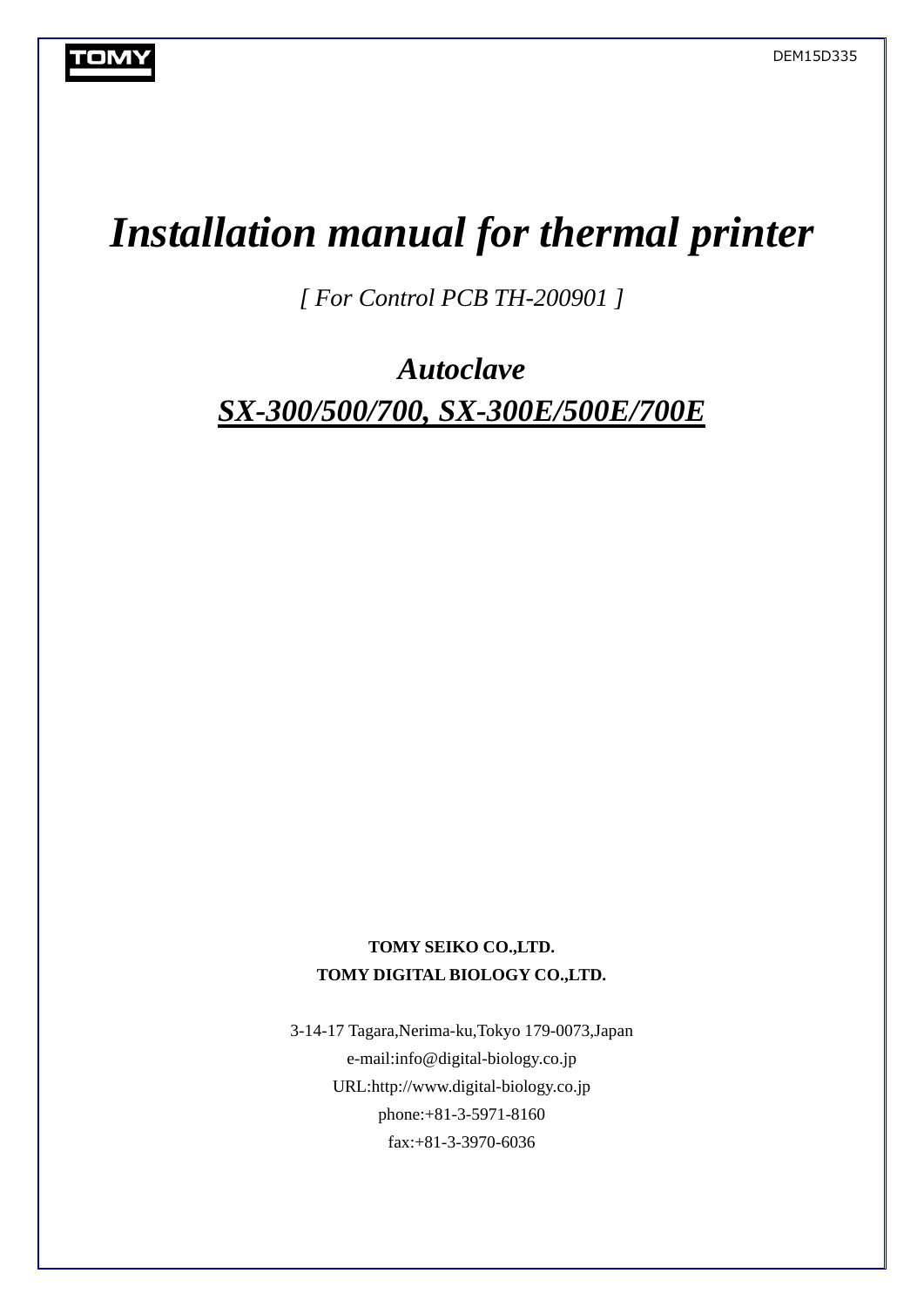## **1. Install the printer to the front panel**

#### **Install Printer onto Front Panel.**

- 1) take Front Panel ASSY and Printer ASSY. ※Front Panel ASSY and Printer ASSY is a separate packing.
- 2) Install Printer ASSY onto Front Panel ASSY.

Mount screws(4 places) from back of Front panel.





- 3) Connect the wiring to the printer.
- 4) attach attached aluminum glass cloth tape to the following position. Attach to the square hole on the printer ASSY in order not to water entering.



Tape attaching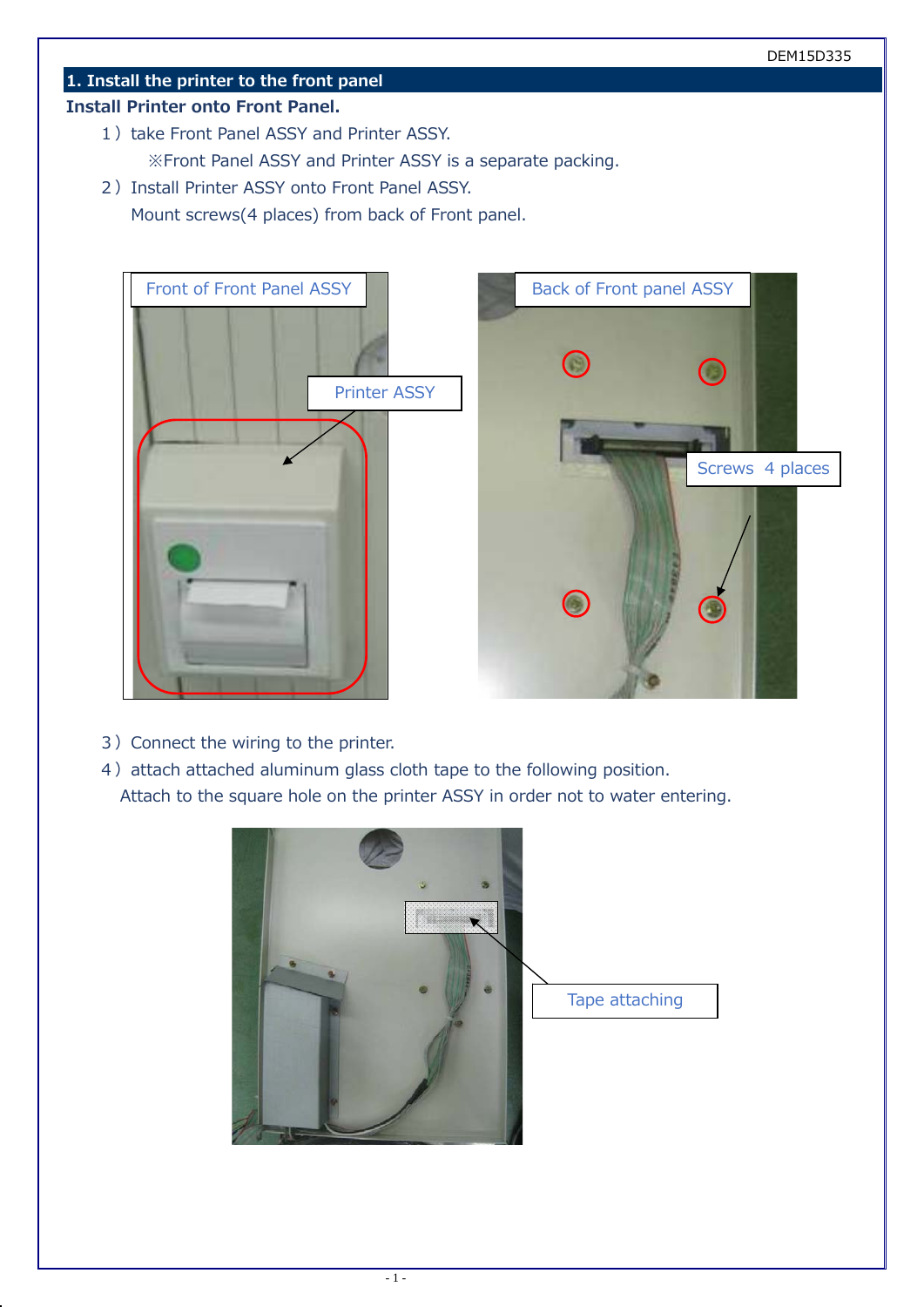#### **2. Installing the back plate on the exhaust bottle cover**

#### **1) Pull the exhaust bottle out of the autoclave and remove the exhaust hose.**

## **2) Remove the front panel**

\*Keep the autoclave lid open before removing the panel.

\*Unscrew the two screws securing the front panel and pull the panel out to remove it.



#### **3) Remove the exhaust bottle cover located behind the exhaust bottle.**

\*Unscrew the four screws securing the cover.



**4) Install the back plate** ① **on the exhaust bottle cover removed.**  \*Install and secure the back plate using cross recessed pan head screw, M4 x 8 ②



**5) Install the exhaust bottle cover into the autoclave and put the exhaust bottle back in the place.**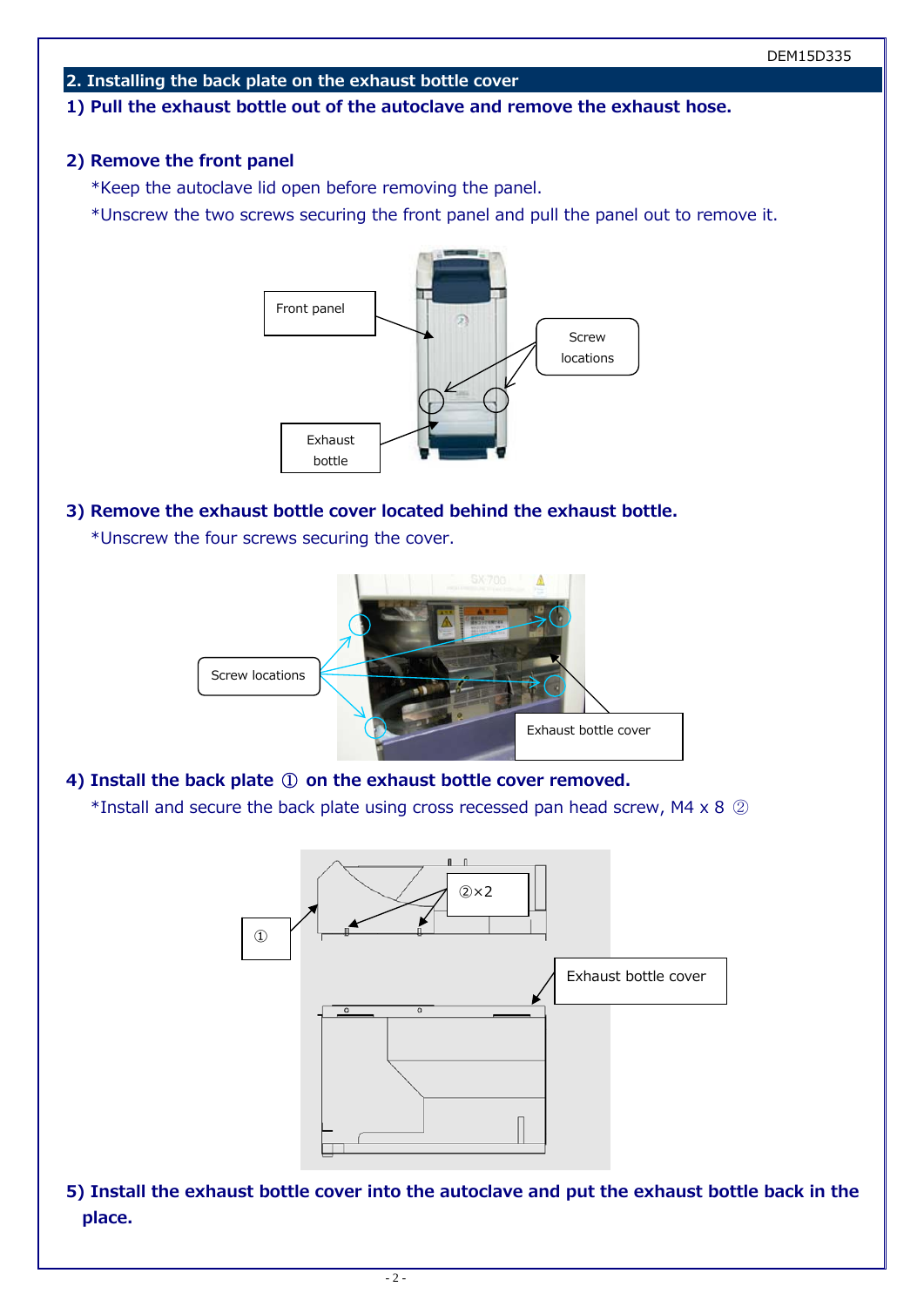## **3. Remove the control PCB and install control PCB**

- **1) Remove the rear panel.**
- **2) Disconnect each wiring harness and remove the control PCB.**
- **3) Put in the Dot-impact printer programed Control PCB with Option PCB and**

**reconnect wires same as before.** 

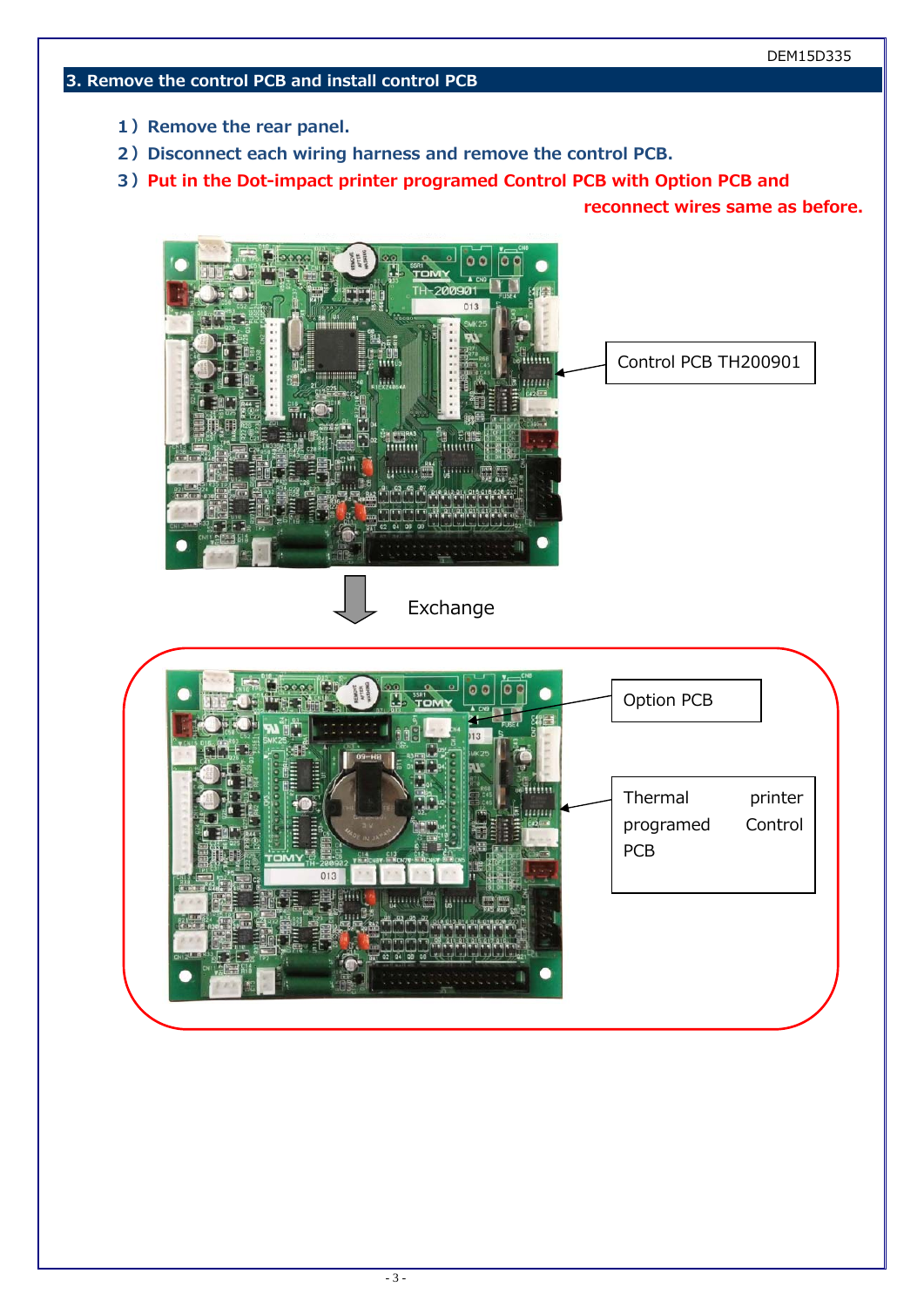#### **4. Wiring harnesses**

- **1) Remove the left side panel of the main unit.**
- **2) Temporarily place the front panel of the printer ① near its final mounting location and connect each harness coming out of the front panel.**

(Refer to the SX-300/500/700 and SX-300E/500E/700E wiring diagram.)



#### **3) Bundle wires**

- \*Insert one harness lifter ② into the exhaust bottle cover and another lifter into the bottom plate , then pass the harness through the lifter. Secure the wiring harness along with a power supply line harness using a push mount tie to the electric chassis.
- \*Run the wire connected to the option PCB along the exhaust bottle cover and fan cover, and then secure it with the junction harness using the push mount tie.

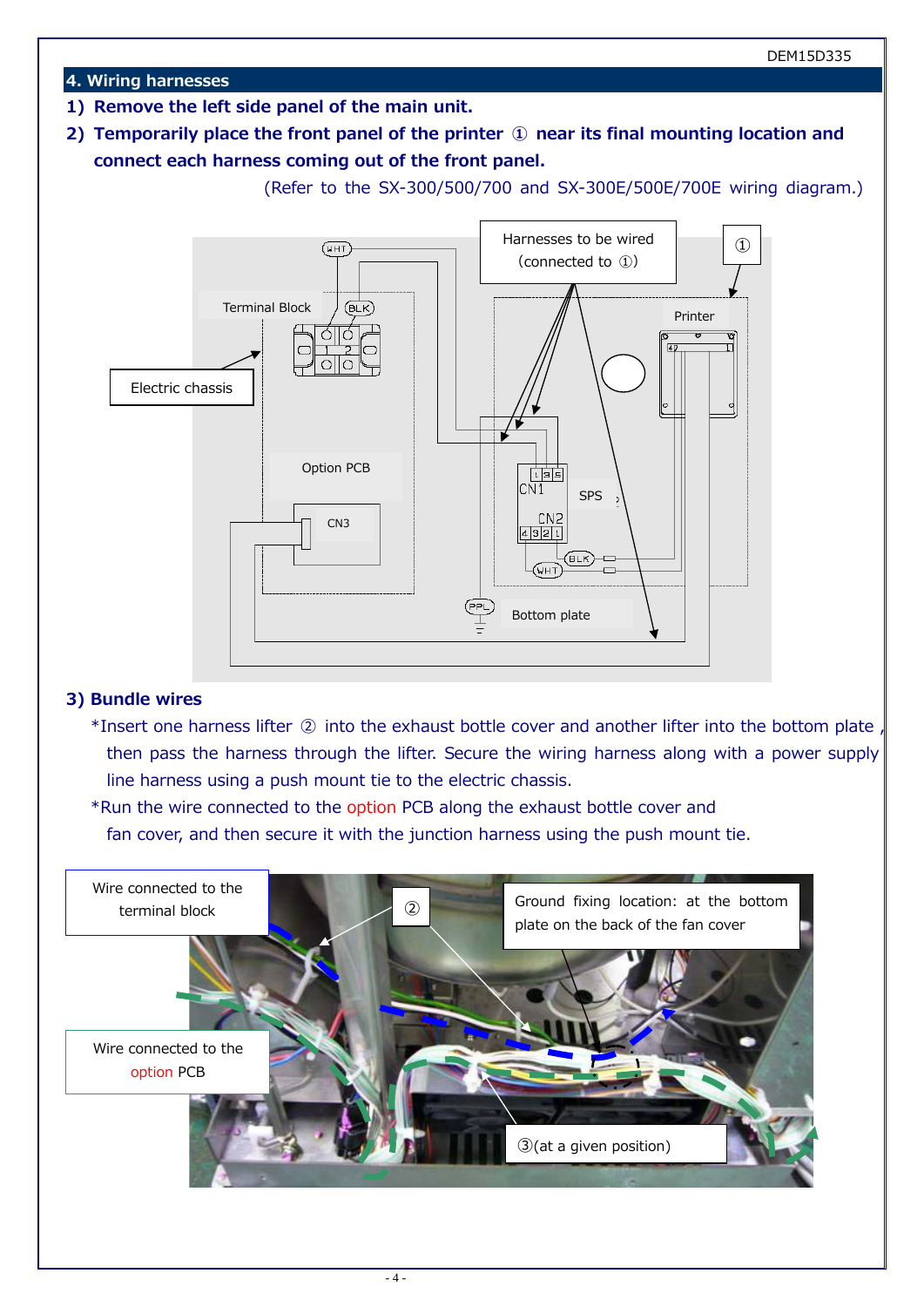

**1) Turn on the power switch while pressing the FUNCTION , STERILIZE/LIQUID and STERILIZE/NORMAL keys at the same time.** 

As you make an adjustment of pressure, the lid opens before the maintenance mode.

- **2) Selecting Maintenance code [** *C 02* **]**
- **3) Confirm that the lid opens before and no pressure in the chamber**  And Press the START key while more than 2 seconds. When the buzzer sounded, **Offset is updated**.
- **4) Press the STOP key or the CHECK key, return to the normal mode. Offset is updated**.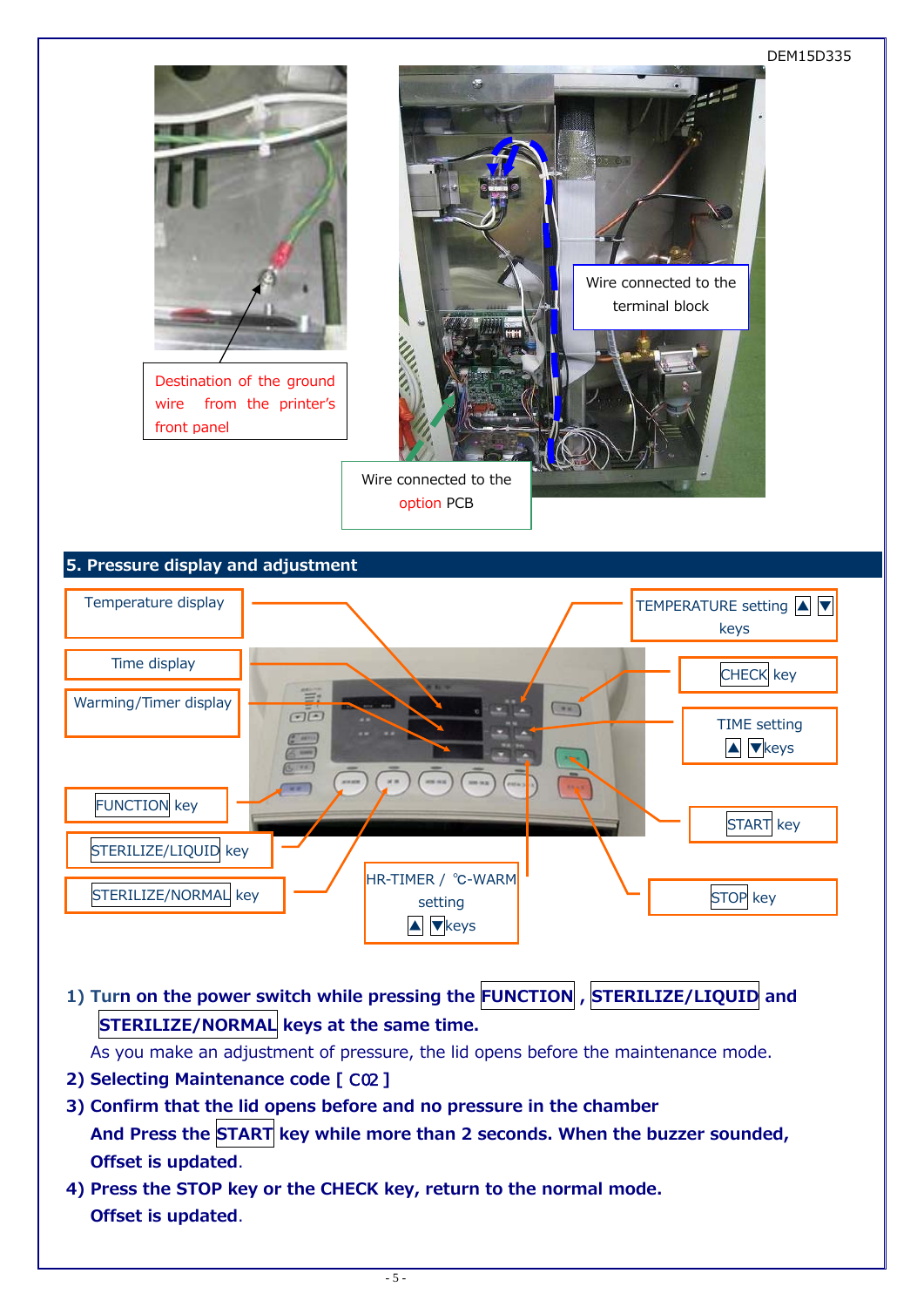| DEM15D335                                                                                                                                                                                                          |  |
|--------------------------------------------------------------------------------------------------------------------------------------------------------------------------------------------------------------------|--|
| 6. Selecting the printer                                                                                                                                                                                           |  |
| a.) Turn the power switch on while pressing down the FUNCTION , STERILIZE/LIQUID ,and<br>STERILIZE/NORMAL keys simultaneously to activate the maintenance mode.                                                    |  |
| b.) Using the temperature setting $  \blacktriangle  $ and $  \blacktriangledown  $ keys, select the maintenance code [ $\mathcal{C}\mathcal{U}$ ]<br>(change of system parameters) and press the START key.       |  |
| c.) Using the temperature setting $  \blacktriangle  $ and $  \blacktriangledown  $ keys, select the system parameter [ $P5/$ ]<br>(with or without a printer) and press the START key.                            |  |
| d.) Using the time setting $ \triangle $ and $ \triangledown $ keys, display [ $1$ ] and hold down the START key.                                                                                                  |  |
| e.) Press the STOP key.                                                                                                                                                                                            |  |
| 7. Setting the manufacture's serial number (the first five or les digits.)                                                                                                                                         |  |
| a.) Turn the power switch on while pressing down the FUNCTION , STERILIZE/LIQUID ,and<br>STERILIZE/NORMAL keys simultaneously to activate the maintenance mode.                                                    |  |
| b.) Using the temperature setting $  \blacktriangle  $ and $  \blacktriangledown  $ keys, select the maintenance code [ $C16$ ]<br>(change in the first five digits of the serial number) and press the START key. |  |
| c.) Using the temperature setting $ \blacktriangle $ and $ \blacktriangledown $ keys, set a manufacturing time<br>(first two digits of the serial number) and press the START key.                                 |  |
| d.) Using the time setting $\left  \blacktriangle \right $ and $\left  \blacktriangledown \right $ keys, set a model code<br>(next three digits of the serial number) and press the START key.                     |  |
| e.) Press the STOP key.                                                                                                                                                                                            |  |
|                                                                                                                                                                                                                    |  |
|                                                                                                                                                                                                                    |  |
|                                                                                                                                                                                                                    |  |
|                                                                                                                                                                                                                    |  |
|                                                                                                                                                                                                                    |  |
|                                                                                                                                                                                                                    |  |
|                                                                                                                                                                                                                    |  |
|                                                                                                                                                                                                                    |  |

 $\frac{1}{2}$  demonstrates the set of  $\frac{1}{2}$ 

┓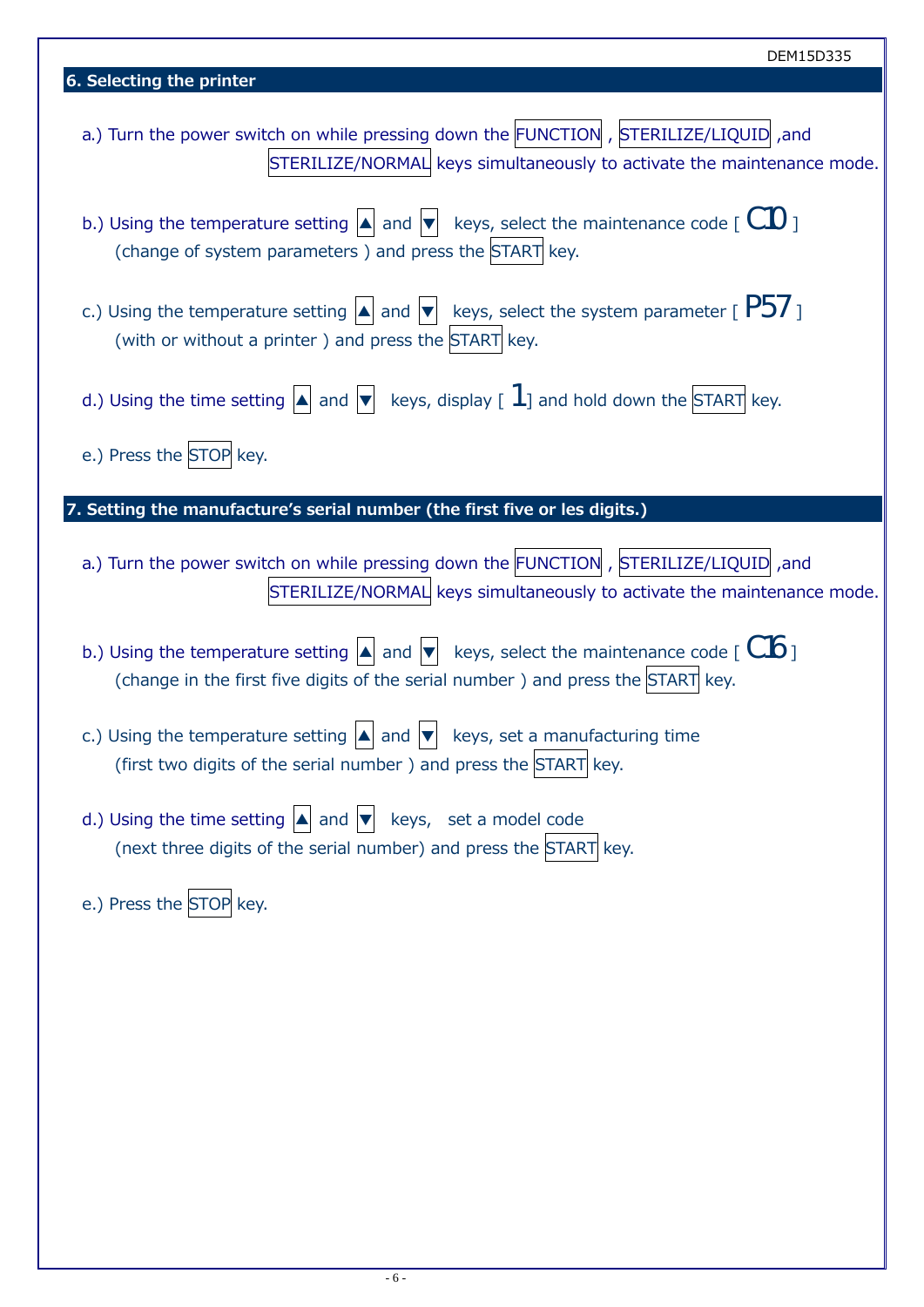| DEM15D335                                                                                                                                                                                                                                                                                                                                                     |
|---------------------------------------------------------------------------------------------------------------------------------------------------------------------------------------------------------------------------------------------------------------------------------------------------------------------------------------------------------------|
| 8. Setting the manufacture's serial number (the last $6th$ – 9 <sup>th</sup> digits)                                                                                                                                                                                                                                                                          |
| a.) Turn the power switch on while pressing down the FUNCTION , STERILIZE/LIQUID ,and<br>STERILIZE/NORMAL keys simultaneously to activate the maintenance mode.                                                                                                                                                                                               |
| b.) Using the temperature setting $  \blacktriangle  $ and $  \blacktriangledown  $ keys, select the maintenance code [ $\mathcal{C}17$ ]<br>(change in the $6^{th}$ – $9^{th}$ digits of the serial number) and press the START key.                                                                                                                         |
| c.) Using the temperature setting $\blacktriangle$ and $\blacktriangledown$ keys, set a three-digit sequential serial number (the<br>$6th$ – 8 <sup>th</sup> digits of the serial number) and press the START key.                                                                                                                                            |
| d.) Using the time setting $ \blacktriangle $ and $ \blacktriangledown $ keys, set a one digit serial number (the 9 <sup>th</sup> digit of the<br>serial number) and press the START key.<br>When a manufacturer's serial number consists of eight digits, having a sequential serial number<br>of only three digits, the last $9^{th}$ digit is set to " –". |
| e.) Press the STOP key.                                                                                                                                                                                                                                                                                                                                       |
| 9. Setting the Print date and time                                                                                                                                                                                                                                                                                                                            |
| a.) Press and hold down the FUNCTION key for approximately two seconds while the ready lamp is<br>illuminated.                                                                                                                                                                                                                                                |
| " $FO$ $\prime$ " will start flashing in the temperature display.                                                                                                                                                                                                                                                                                             |
| b.) Press the temperature setting $ \blacktriangle $ and $ \blacktriangledown $ keys until the code of a desired setting item shows in<br>the display. The time display will show the code of a desired setting item.                                                                                                                                         |

| <b>CODE</b> | <b>SETTING ITEM</b> | <b>SETTING RANGE</b> |
|-------------|---------------------|----------------------|
| <i>F09</i>  | <b>YEAR</b>         | 00-99                |
| F 10        | <b>MONTH</b>        | $01 - 12$            |
| F 1 1       | <b>DAY</b>          | $01 - 31$            |
| F 12        | <b>HOUR</b>         | $00 - 23$            |
| F 13        | <b>MINUTE</b>       | $00 - 59$            |

\* To set the year, enter the last two digits of the year.

c.) Press the START key. The time display will start flashing.

d.) Press the time setting  $\boxed{\blacktriangle}$  and  $\boxed{\blacktriangledown}$  keys until the display

shows a desired set value.

e.) Press the START key again to enter the value.

\*When the set value for the minutes is entered, seconds are set as 00.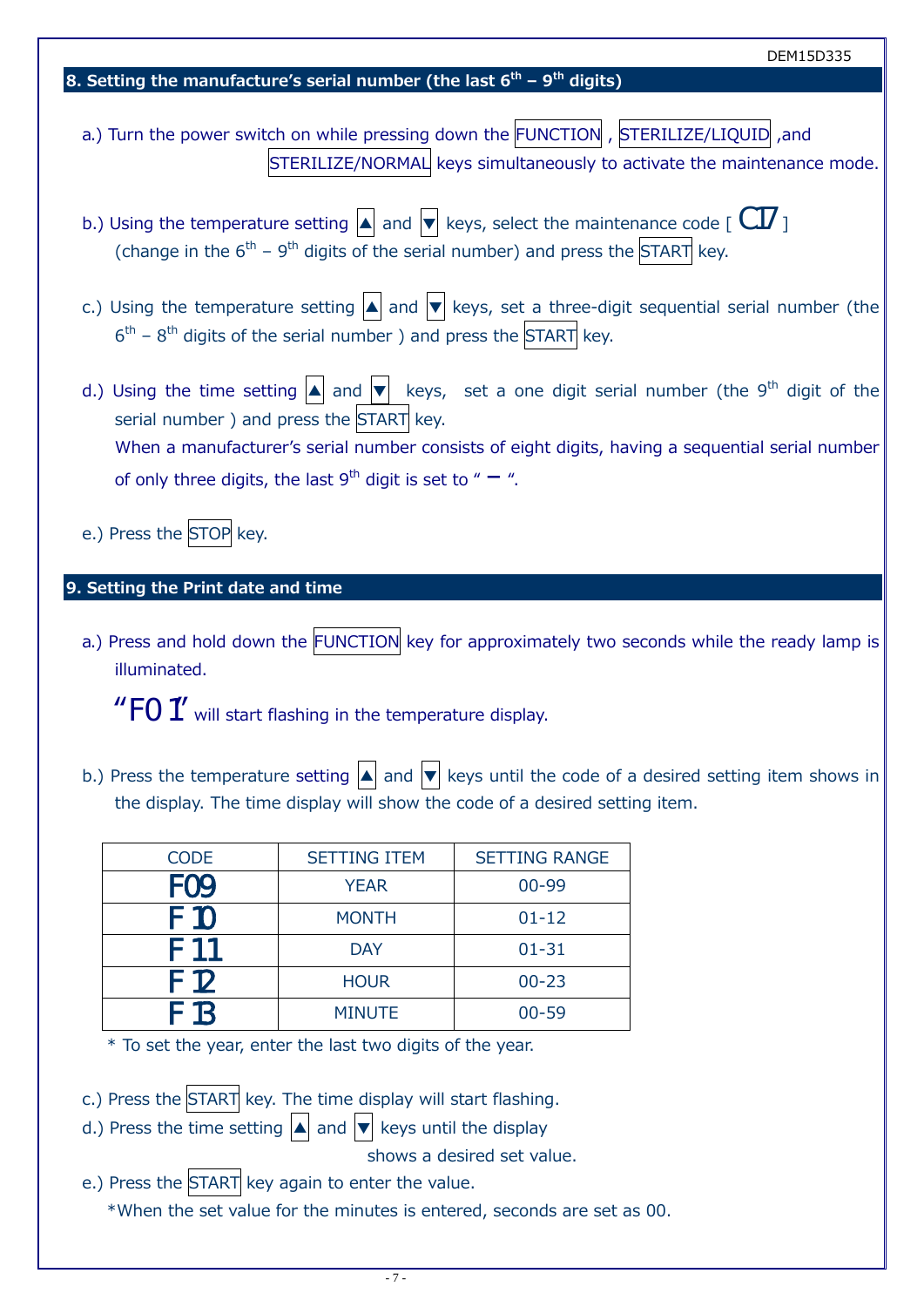## **10. Checking operations**

- a.) Operate the autoclave under any given condition and check that the printer prints out the operating result. Reference : The illustration on the right indicates a printed image.
- b.) Make sure that the serial number, date and time set according to the procedure 4. are correct.

|                                                                                                                                                                                                        |                                                                                                              |                                       | <u>AVAVAVAVAVAVAV</u>                   |
|--------------------------------------------------------------------------------------------------------------------------------------------------------------------------------------------------------|--------------------------------------------------------------------------------------------------------------|---------------------------------------|-----------------------------------------|
| Date<br>Time                                                                                                                                                                                           | TOMY SEIKO CO., LTD.<br>Model : SX-500E<br>S/N : 123456789<br>: Jan. 10, 2008<br>: 12:00<br>Work : No. 00001 |                                       |                                         |
| $=$ Setting $=$<br>Mode: STERILIZE-WARM<br>Ext. Temp. Sensor : Used<br>Sterilizing Temp. : 121°C<br>Sterilizing Time : 0:20<br>Warm Temp.<br>Warm Time<br><b>Exhaust Speed</b><br>Cooling FAN<br>Memo: |                                                                                                              | : 60'C<br>: 1hour<br>: 5<br>$\cdot$ 2 |                                         |
| $=$ DATA $=$<br>(TC) Chamber Temp. ['C]<br>(TE) External Temp. ['C]<br>(P) Chamber Press. [MPa]                                                                                                        |                                                                                                              |                                       | <time> Time [hour:minute'second]</time> |
| - <time>---<tc>----<te>------<p></p></te></tc></time>                                                                                                                                                  |                                                                                                              |                                       |                                         |
| Temperature raising                                                                                                                                                                                    |                                                                                                              |                                       |                                         |
| 00:00<br>00:03                                                                                                                                                                                         | 25<br>27                                                                                                     | 25                                    | 0.000<br>0.000                          |
| 00:06                                                                                                                                                                                                  | 29                                                                                                           | 26<br>27                              | 0.000                                   |
| ÷                                                                                                                                                                                                      |                                                                                                              |                                       |                                         |
| Temperature & pressure raising                                                                                                                                                                         |                                                                                                              |                                       |                                         |
| (00:10'35)                                                                                                                                                                                             |                                                                                                              |                                       |                                         |
| 00:06                                                                                                                                                                                                  | 100                                                                                                          | 80                                    | 0.005                                   |
| ÷                                                                                                                                                                                                      |                                                                                                              |                                       |                                         |
| 00:35                                                                                                                                                                                                  | 121                                                                                                          | 119                                   | 0.103                                   |
| <b>Sterilizing</b>                                                                                                                                                                                     |                                                                                                              |                                       |                                         |
| (00:37' 40)                                                                                                                                                                                            |                                                                                                              |                                       |                                         |
| 00:38                                                                                                                                                                                                  | 121                                                                                                          | 121                                   | 0.104                                   |
| 00:39                                                                                                                                                                                                  | 121                                                                                                          | 121<br>121                            | 0.104                                   |
| 00:40                                                                                                                                                                                                  | 121                                                                                                          |                                       | 0.104                                   |
| ÷                                                                                                                                                                                                      |                                                                                                              |                                       |                                         |
| Count start                                                                                                                                                                                            |                                                                                                              |                                       |                                         |
| (00:57'20)<br>00:58                                                                                                                                                                                    |                                                                                                              | 121 121                               | 0.104                                   |
| ÷                                                                                                                                                                                                      |                                                                                                              |                                       |                                         |
| (01:17'20)                                                                                                                                                                                             |                                                                                                              |                                       | Temperature & pressure reduction        |
| 01:18                                                                                                                                                                                                  | 117 119                                                                                                      |                                       | 0.100                                   |
|                                                                                                                                                                                                        |                                                                                                              |                                       |                                         |
| Temperature reduction                                                                                                                                                                                  |                                                                                                              |                                       |                                         |
| (01:17'20)                                                                                                                                                                                             |                                                                                                              |                                       |                                         |
| 01:31                                                                                                                                                                                                  | 117                                                                                                          | 119                                   | 0.104                                   |
| ÷.                                                                                                                                                                                                     |                                                                                                              |                                       |                                         |
| Warming<br>(01:27'20)                                                                                                                                                                                  |                                                                                                              |                                       |                                         |
| Complete<br>(02:17'20)                                                                                                                                                                                 |                                                                                                              |                                       |                                         |
| Sterilizing Temp.                                                                                                                                                                                      |                                                                                                              |                                       | Setting was changed on the way.         |
| Sign.                                                                                                                                                                                                  |                                                                                                              |                                       |                                         |

**VAVAVAVAVAVAVAV** 

**11. Completing and returning the validation report to TOMY**